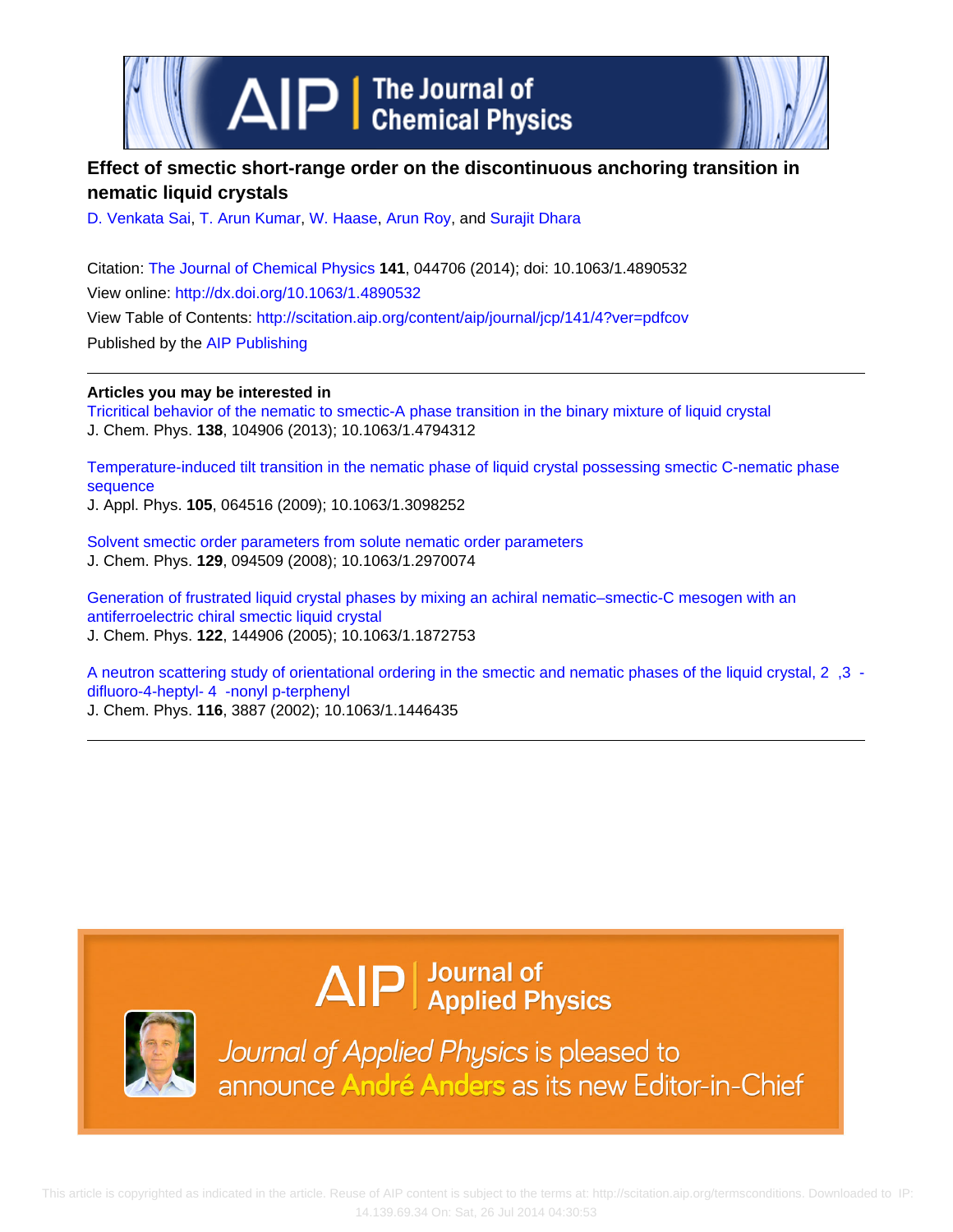

# **[Effect of smectic short-range order on the discontinuous anchoring](http://dx.doi.org/10.1063/1.4890532) [transition in nematic liquid crystals](http://dx.doi.org/10.1063/1.4890532)**

D. Venkata Sai,<sup>1</sup> T. Arun Kumar,<sup>1</sup> W. Haase,<sup>2</sup> Arun Roy,<sup>3</sup> and Surajit Dhara<sup>1[,a\)](#page-1-0)</sup> <sup>1</sup>*School of Physics, University of Hyderabad, Hyderabad-500046, India* <sup>2</sup>*Darmstadt University of Technology, Eduard- Zintl-Institute for Inorganic and Physical Chemistry, Petersenstr. 20, Darmstadt 64287, Germany* <sup>3</sup>*Raman Research Institute, C. V. Raman Avenue, Bangalore-500080, India*

(Received 17 March 2014; accepted 7 July 2014; published online 25 July 2014)

We report studies on the temperature dependent alignment behavior of a homologous series of trans, trans- 4, 4'-dialkyl-(1α,1' α-bicyclohexyl)-4β-carbonitrile (CCNs) on a perfluoropolymer coated cells. Among six compounds in the series, one (CCN-35) has only nematic phase and the remaining five have either smectic-A or smectic-B in addition to the nematic phase. We simultaneously performed temperature dependent dielectric measurements and optical polarising microscope observation. It is found that except for CCN-35 and CCN-73, the remaining four compounds exhibit discontinuous anchoring transition from planar to homeotropic and vice versa with increasing thermal hysteresis. We developed a simple theory taking into account the effect of smectic shortrange order at the substrates to explain the experimental observations. *© 2014 AIP Publishing LLC*. [\[http://dx.doi.org/10.1063/1.4890532\]](http://dx.doi.org/10.1063/1.4890532)

## **I. INTRODUCTION**

The molecules in liquid crystal displays (LCDs) are oriented in a particular direction with respect to the confining substrates. Generally, two types of orientations are preferred for both LCDs and for physical measurements, namely, planar and homeotropic. In the planar state, the director (the average direction of molecular orientation<sup>1</sup>) is parallel and in the homeotropic state the director is perpendicular to the substrates. There are various techniques for aligning liquid crystal molecules on the substrates. One common and inexpensive technique is coating of appropriate polyimides to get the desired alignments (planar or homeotropic). It is known that the alignment of liquid crystal molecules depend upon topograpy of the surfaces, chemistry of the liquid crystals, aligning agents, curing temperatures, and the rubbing strengths. <sup>2[–8](#page-5-2)</sup> The commercial aligning agents provide stable director alignment in the sense that it does not change the molecular orientation with temperature. However, there are some reports that on some unconventional alignment layers, the director can change its orientation from planar to homeotropic and vice versa continuously or discontinuously with temperature.  $9-12, 14-22$  $9-12, 14-22$  $9-12, 14-22$  $9-12, 14-22$  Consequently, some theories are developed that shows the effect of various interactions on the alignment properties such as van der Waals interaction,  $23-25$  $23-25$  short range dipole interaction, long range electrostatic interactions,  $26$  and smectic short-range order effect.<sup>[6,](#page-5-10)[8](#page-5-2)</sup> In the recent past, we have reported on the discontinuous anchoring transition of a nematic liquid crystal (CCN-47) from planar to homeotropic with a large thermal hysteresis on perfluoropolymer treated cells.<sup>27</sup> We showed the possibility of various interesting applications, for example, rewritable memory device,  $28-30$  $28-30$  optical wave guiding,  $31$  bistable dielectric, and conductivity in this system.<sup>[32](#page-5-15)</sup> However, the reason for discontinuous anchoring transition in this system remained unexplored. In this paper, we studied the alignment properties of the homologous series of CCNs liquid crystals on perfluoropolymer. Interestingly, we found that two compounds do not show any anchoring transition. The remaining four compounds exhibit strong discontinuous anchoring transition in the nematic phase with increasing thermal hysteresis. Our experimental results suggest that the effect of smectic short-range order and the temperature range of nematic is important for the observed discontinuous anchoring transition. We developed a simple theory taking into account the short-range smectic order at the substrates that explains the experimental results.

#### **II. EXPERIMENT**

The chemical structure and the phase transition temperatures of compounds are shown in Fig. [1](#page-2-0) and in Table [I.](#page-2-1) The compound CCN-35 shows only one liquid crystalline phase, i.e., nematic (N). CCN-38 and CCN-47 show both nematic and smectic-A (SmA) phases. The remaining compounds CCN-46, CCN-55, and CCN-73 show both nematic and smectic-B (SmB) phases. Some physical characterizations such as X-ray, NMR, and dielectric relaxation studies have already reported. $33-36$  $33-36$  The molecules have transverse dipole moments (cyano group, -CN) and exhibits low birefringence and large negative dielectric anisotropy.[37,](#page-6-1) [38](#page-6-2)

The experimental cells were made of two indium tin oxide (ITO) coated glass plates with circularly patterned electrodes. These plates were spin coated with perfluoropolymer, poly [perfluoro (4-vinyloxy -1-butene)], known as CYTOP. A solution was prepared by adding 1 part of CTX-809A to 2 parts of CT-Solv.180 by weight $39$  and these were obtained

<span id="page-1-0"></span>a)Electronic address: [sdsp@uohyd.ernet.in](mailto: sdsp@uohyd.ernet.in)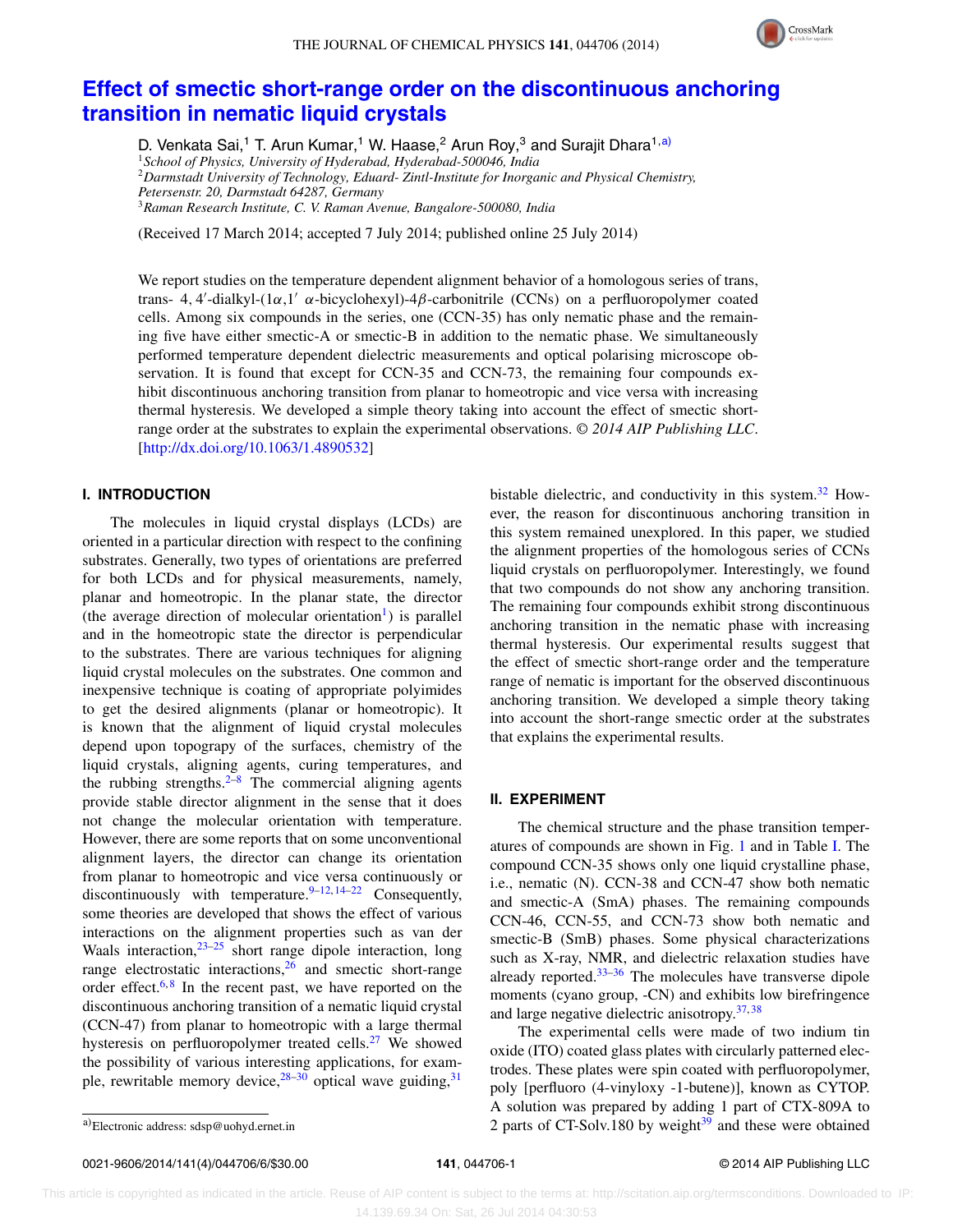<span id="page-2-0"></span>

FIG. 1. Chemical structure of CCN-mn compounds.

from Asahi Glass Co., Ltd. Japan. The CYTOP coated glass plates were cured at 100  $\degree$ C for 30 min. Cells were made by placing together such that their active areas overlapped. The typical cell thickness used in the experiment was ∼8 *μ*m. The empty cell was heated and filled with the sample in the isotropic phase. The phase transitions and the anchoring transitions of the compounds were observed using a polarizing optical microscope (Nikon, LV100 POL) and a temperature controller (Instec, mk1000). The temperature dependent dielectric constant was measured by using a LCR meter (Agilent 4980) in cooling and heating at a temperature step of 0.1 ◦C/min. A sinusoidal voltage of frequency 1 kHz and an amplitude 0.2V was used for the dielectric measurements. The phase transition temperatures of the compounds and their anchoring transition temperatures were determined from the dielectric data.

<span id="page-2-1"></span>TABLE I. Phase transition temperatures ( $\degree$ C) of the compounds. K→ Crystal, SmB−→ Smectic-B, SmA−→ Smectic-A, I −→ Isotropic.

| Sample   | Phase transitions $(^{\circ}C)$ | Nematic range $(^{\circ}C)$ |  |
|----------|---------------------------------|-----------------------------|--|
| $CCN-35$ | K 38.4 N 49.3 I                 | 10.9                        |  |
| $CCN-38$ | K 41 SmA (23) N 49.5 I          | 26.5                        |  |
| $CCN-46$ | K 30 SmB (26) N 54.7 I          | 28.7                        |  |
| $CCN-47$ | K 25.6 SmA 28.2 N 57.3 I        | 29.1                        |  |
| $CCN-55$ | K 25 SmB 30 N 66.4 I            | 30.4                        |  |
| $CCN-73$ | K 38.6 SmB (38) N 50.2 I        | 12.2                        |  |

### **III. RESULTS AND DISCUSSIONS**

We present some representative textures of four compounds (CCN-35, CCN-38, CCN-55, and CCN-73) in unrubbed CYTOP coated cells at various temperatures in Fig. [2.](#page-2-2) In CCN-35, below isotropic-nematic phase transition temperature a Schlieren texture with both half and integer strength disclinations are observed (Figs.  $2(a)$ –  $2(b)$ ). This suggests that the director is in the plane (planar anchoring), as any tilt of the director in this case is topologically not allowed. $40,41$  $40,41$ It crystallizes at 38.4 ◦C without any smectic phase. The Schlieren texture remains the same in the entire nematic range suggesting no anchoring transition. CCN-38 exhibits similar

<span id="page-2-2"></span>

FIG. 2. Typical photomicrographs of four compounds at various temperatures during anchoring transition from planar to homeotropic while cooling. (a) CCN-35 at 42 °C (b) CCN-35 at 38.3 °C (c) CCN-35 at 37.8 °C (d) CCN-38 at 47.7 °C (e) CCN-38 at 40.7 °C (f) CCN-38 at 38.7 °C (g) CCN-55 at 62.1 °C (h) CCN-55 at 26.9 ◦C (i) CCN-55 at 26 ◦C (j) CCN-73 at 43 ◦C (k) CCN-73 at 37.8 ◦C (l) CCN-73 at 36.5 ◦C.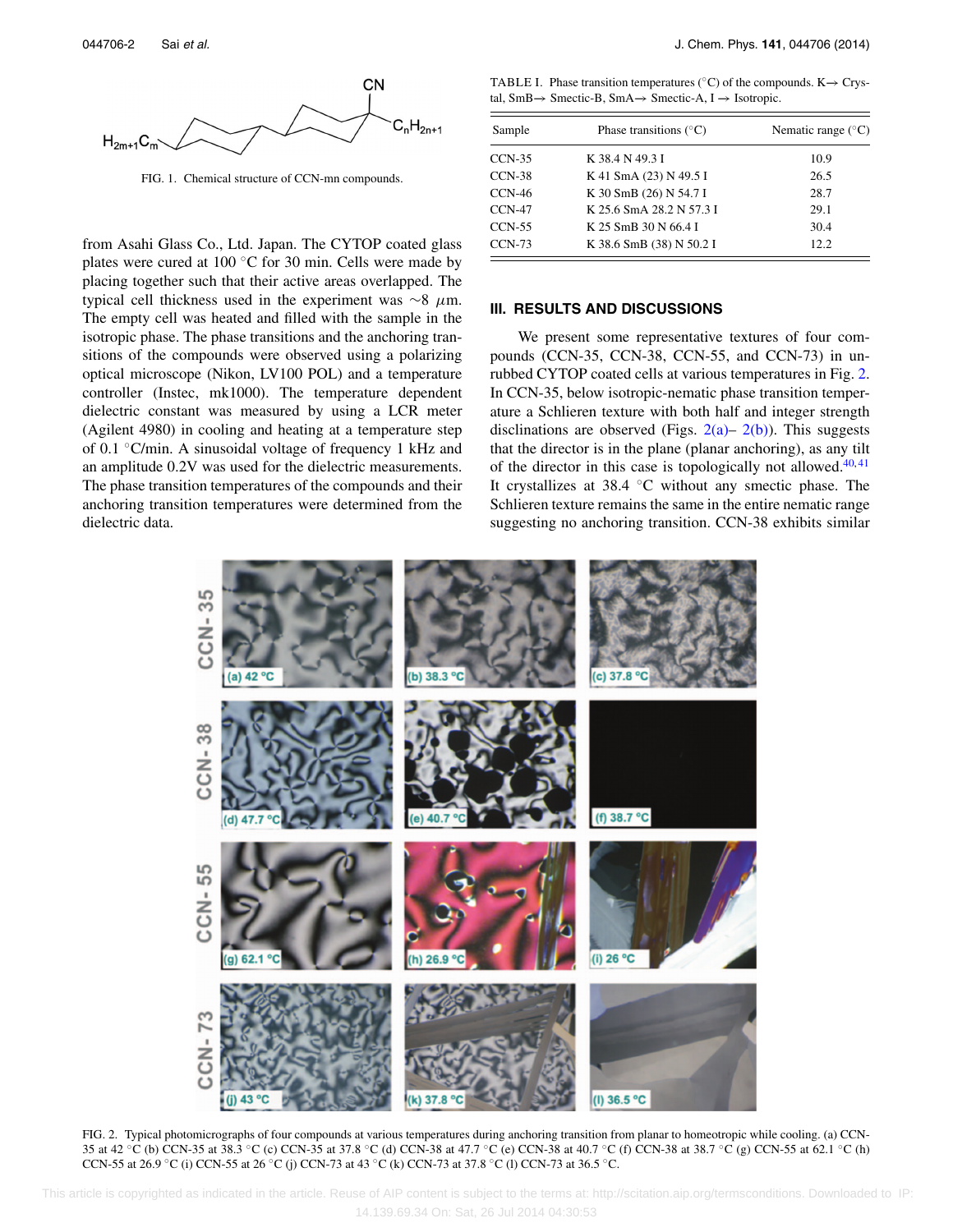texture in the nematic phase (Fig.  $2(d)$ ). On further cooling, it (CCN-38) shows appearance of small dark regions (Fig.  $2(e)$ ) at a particular temperature. These dark regions grow abruptly and randomly and finally the whole field of view becomes completely dark within a short temperature range (∼1 ◦C (Fig.  $2(f)$ ). This means that the director orientation spontaneously changes from planar to homeotropic while cooling. The texture of CCN-55 in the nematic phase (Fig.  $2(g)$ ) is almost similar to that of CCN-38 (Fig.  $2(d)$ ). As the sample is cooled, the anchoring transition takes place by forming small dark regions just before the transition to SmB phase (Fig.  $2(h)$ ). Finally, the dark regions together with the typical SmB textures remain in the field of view (Fig.  $2(i)$ ). In CCN-73, the texture in the nematic phase (Fig.  $2(i)$ ) is similar to that of the previous compounds (Figs. [2\(a\),](#page-2-2) [2\(d\),](#page-2-2) and [2\(g\)\)](#page-2-2). The N to SmB phase transition is observed around 37.8 ◦C (Fig.  $2(k)$ ) and it becomes completely SmB (Fig.  $2(l)$ ) without any anchoring transition in the nematic phase. When the samples (those exhibited anchoring transitions in cooling) are heated up from the homeotropic state, the texture goes to planar state with characteristic umbilic defects beyond a particular temperature. This homeotropic to planar transition takes place at higher temperature than that observed during cooling (not shown in Fig. [2\)](#page-2-2). Thus the anchoring transition exhibits a thermal hysteresis in the *nematic* phase.

In order to find the anchoring transition temperatures and the range of thermal hysteresis, we measured the effective dielectric constant ( $\epsilon_{\text{eff}}$ ) as a function of temperature in all the samples. The dielectric measurements were preferred than optical transmission measurements because it does not need rubbing which can modify the surface properties and hence can affect the anchoring transition temperatures. The temperature variation of  $\epsilon_{\text{eff}}$  is shown in Fig. [3.](#page-3-0) The effective dielectric constant ( $\epsilon_{\text{eff}}$ ) of all the compounds in the planar state (as observed under polarizing microscope) is higher than that of the isotropic phase. This shows that all the compounds have negative dielectric anisotropy, i.e.,  $\Delta \epsilon = (\epsilon_{\parallel} - \epsilon_{\perp}) < 0$ , where the subscripts refer to the direction in relation to the director. Thus, the dielectric constant of the planar state is  $\epsilon_{\text{eff}} =$  $\epsilon_{\perp}$  and in the homeotropic state  $\epsilon_{\text{eff}} = \epsilon_{\parallel}$ . This was further confirmed by measuring the dielectric constants in independent planar and homeotropic cells (coated with AL-1254 and JALS-204), respectively.<sup>[42](#page-6-6)</sup> It is observed that in compound CCN-35, there is no noticeable change in dielectric constant during heating and cooling in the nematic phase. In case of CCN-38, CCN-46, and CCN-47, we notice an abrupt decrease of  $\epsilon_{\text{eff}}$  in the nematic phase at a particular temperature  $(T_{ac})$ (Fig. [3\(a\)\)](#page-3-0). Similarly, again an abrupt increase in  $\epsilon_{\text{eff}}$  is observed while heating at higher temperature  $(T_{ah})$ . For example, in CCN-38, we observe  $\epsilon_{\text{eff}}$  decreases abruptly while cooling at about 41.4 °C ( $=T_{ac}$ ). Similarly again a abrupt increase in  $\epsilon_{\text{eff}}$  is observed while heating at about 43.7 °C  $(=T_{ah})$ . Thus the temperature range of thermal hysteresis  $(\Delta T_h = T_{ah} - T_{ac})$  is 2.3 °C. The variation of  $\epsilon_{eff}$  for both CCN-55 and CCN-73 is shown in Fig.  $3(b)$  separately. In case of CCN-55, the planar to homeotropic transition occurs during cooling just before the SmB phase transition as discussed earlier (Fig.  $2(h)$ ). Surprisingly, there is no anchoring transition observed in CCN-73. The abrupt decrease of

<span id="page-3-0"></span>

FIG. 3. (a) Temperature variation of dielectric constant of CCN-35, CCN-46, CCN-38, and CCN-47. (b) Temperature variation of dielectric constant of CCN-55 and CCN-73. The solid and open symbols correspond to the data while cooling and heating, respectively. The phase transition and anchoring transition temperatures during cooling and heating are indicated with arrows. Nematic-isotropic phase transition  $T_{NI}$ ; Planar to homeotropic transition in cooling  $T_{ac}$ ; Homeotropic to planar transition in heating  $T_{ab}$ .

the dielectric constant in CCN-73 at 35  $°C$  is due to the N-SmB phase transition (Fig.  $2(k)$ ). The anchoring transition temperatures and the thermal widths of the hysteresis are listed in Table [II.](#page-3-1) It is observed that CCN-35 does not show any anchoring transition, CCN-38, CCN-46, CCN-47, and CCN-55 shows discontinuous anchoring transition in the nematic phase with increasing thermal hysteresis. The largest thermal hysteresis is observed in CCN-55 ( $\Delta T_h$ )  $= 9.5 °C$ ).

There are many experimental studies reported on the anchoring transition in nematic liquid crystals as mentioned in the Introduction. Various types of molecules such as polar, nonpolar, centrosymmetric with nematic or both nematic and smectic-A phases are chosen in various substrate conditions. Several theories were also developed to explain the

<span id="page-3-1"></span>TABLE II. Anchoring transition temperatures and thermal hysteresis, *Tac* → anchoring transition temperature while cooling,  $T_{ah}$  → anchoring transition temperature while heating. Thermal hysteresis,  $\Delta T_h = T_{ah} - T_{ac}$ .

| Sample        | $T_{ac}$ (°C) | $T_{ah}$ (°C)           | $\Delta T_h$ (°C) |
|---------------|---------------|-------------------------|-------------------|
| $CCN-35$      |               | No anchoring transition | $\theta$          |
| $CCN-38$      | 41.4          | 43.7                    | 2.3               |
| CCN-46        | 44.7          | 47.8                    | 3.1               |
| $CCN-47$      | 44.5          | 49.8                    | 5.3               |
| $CCN-55$      | 27.3          | 36.8                    | 9.5               |
| <b>CCN-73</b> |               | No anchoring transition | $\theta$          |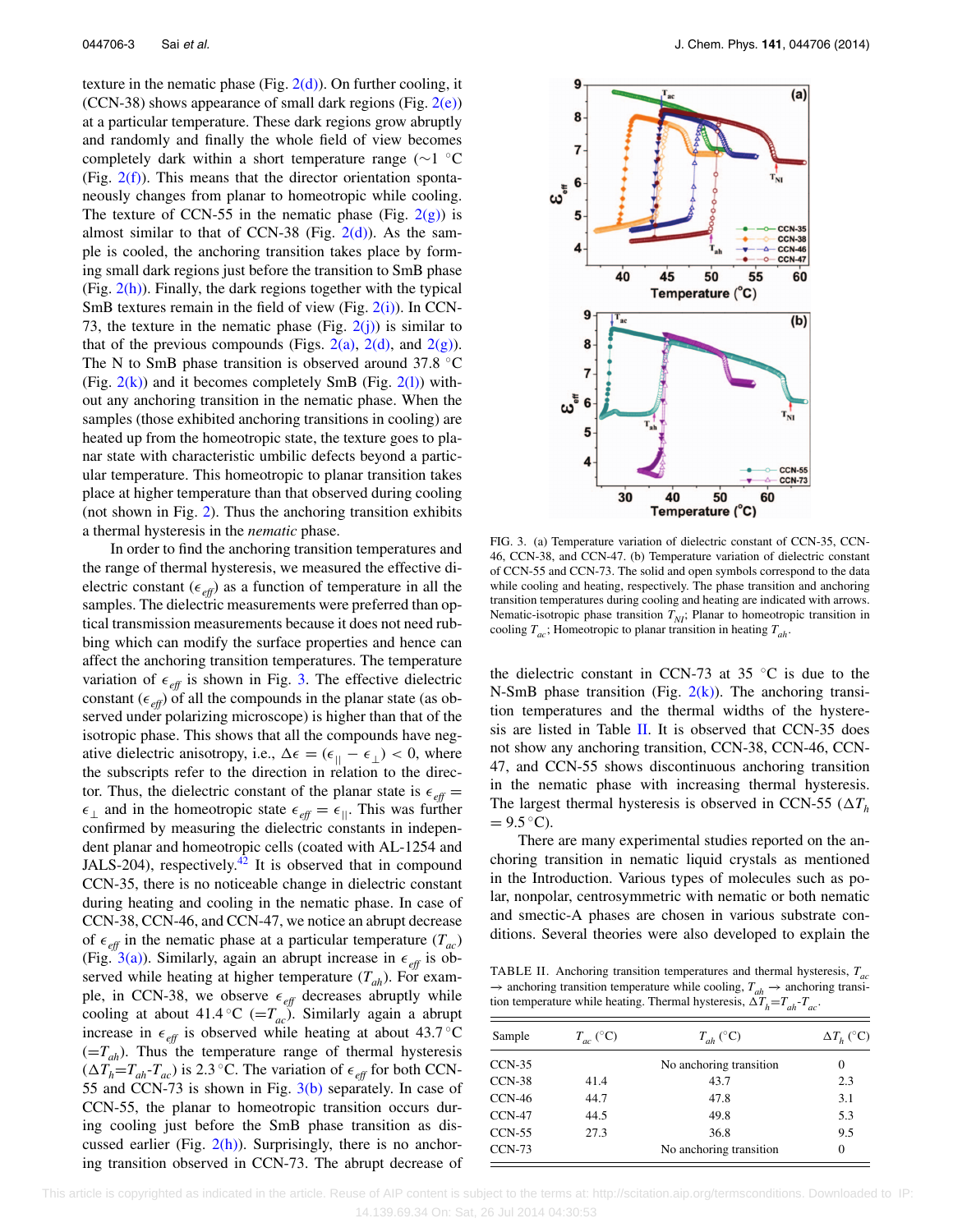experimental observations. For example, Parsons *et al.* have shown that the competition between dipole and quadrupole interaction can lead to the anchoring transition.<sup>16</sup> Barbero *et al.* have shown that the competition between the nematicnematic and nematic-substrate interaction leads to the anchor-ing transition.<sup>[19](#page-5-18)</sup> Alexe-Inescu has pointed out that the surface anchoring energy can decrease due to the gradient flexoelectric effect and eventually can cause to the anchoring transition.<sup>[14](#page-5-5)</sup> Nazarenko and Lavrentovich proposed that the balance between orientating tendencies between the electric double layer and the direct molecular interaction at the surface is responsible for the observed second order anchoring transition.<sup>[15](#page-5-19)</sup> Komitov *et al.* reported on the anchoring transition in hybrid aligned cell and gave a model that accounts for the dependence of the elastic constants on the scalar order parameter. Zhang *et al.* had shown anchoring transition on micro-structured surface and suggested that it is due to the frustrated boundary condition in which the elastic energy due to spatial variation in the molecular orientation compro-mises an increase in the surface anchoring energy.<sup>[17](#page-5-20)</sup> From the above discussion it appears that there are various possible mechanisms for different types of the anchoring transitions in various experimental conditions. In the present system the molecules are highly polar and at a first glance Parsons model appears to be reasonable<sup>16</sup> compared to the other model discussed. However, absence of anchoring transition in CCN-35 rules out the possibility that it is due to the competition between dipolar and quadrupolar interactions. Looking at Tables  $I$  and  $II$ , it appears that the presence of smectic phase and relatively wide temperature range of nematic is important for the occurrence of discontinuous anchoring transition in the CCNs homologue. In a computer simulation, Chakrabarti and Bagchi have shown that the onset of the growth of the orientational order in the nematic phase is found to induce a translational order, resulting in a smectic-like layer in the underlying inherent structures. Interestingly, they found that the inherent structures never seem to sustain orientational order alone if the parent nematic phase is sandwiched between the high-temperature isotropic phase and the low-temperature smectic phase.<sup>43</sup> It has been shown by Shioda *et al*. that SmA short range order in the nematic phase can lead to continuous anchoring transition from tilted to homeotropic.<sup>6</sup> However, discontinuous anchoring transition with a large thermal hysteresis so far has not been explained theoretically.

## **IV. THEORETICAL**

We present a simple theoretical model to account for the observed discontinuous anchoring transition in the nematic phase. We assume that the nematic liquid crystal (NLC) of thickness *d* is bounded by two identical glass plates with the surface normals along the z-axis and there is no spatial variation of the orientational order parameter across the cell. The free energy of the sample per unit area can be written  $as^{12,13}$  $as^{12,13}$  $as^{12,13}$  $as^{12,13}$ 

$$
F = F_0 + 2[\gamma_{11} \nu_i Q_{ij} \nu_j + \gamma_{20} Q_{ij} Q_{ji} + \gamma_{21} \nu_i Q_{ij} Q_{jl} \nu_l
$$
  
+
$$
\gamma_{22} (\nu_i Q_{ij} \nu_j)^2] - D \int_0^d \psi(z) q^2 (\nu_i Q_{ij} \nu_j) dz, \quad (1)
$$

where  $F_0$  is the free energy in the isotropic phase and  $\nu$  denotes the outward normal at the two NLC-glass interfaces. The factor 2 in Eq.  $(1)$  is due to the contribution from the two surfaces. The nematic tensor order parameter is given by  $Q_{ij} = \frac{3}{2} S(n_i n_j - \frac{1}{3} \delta_{ij})$ , where *S* and *n* being the scaler order parameter and the director in the nematic phase, respectively. In the above expansion of the free energy, we have considered only terms up to second order in  $Q_{ii}$ . For the samples studied in our experiments, the first order anchoring transition was observed only for samples which exhibit SmA or SmB phases below the nematic phase. The anchoring transition was not observed for the lower homologue of the compounds which do not exhibit any smectic phase (CCN-35). Therefore, it is reasonable to assume that the surface induced Smectic-like order plays a crucial role in the discontinuous anchoring transition. In fact, the effect of smectic short range order on the an-choring transition has been discussed previously.<sup>6,[8](#page-5-2)</sup> For compounds exhibiting SmA phase, the glass-NLC interfaces tend to induce a SmA-like layer structure near the interfaces even in the nematic phase with layers parallel to the interface. The last term in Eq. [\(1\)](#page-4-0) denotes the coupling of the surface induced SmA order with the orientational order parameter *Qij*. Substituting  $Q_{ii}$  in Eq. [\(1\),](#page-4-0) we obtain

<span id="page-4-1"></span>
$$
F = F_0 + \beta_{11} S \{ (n \cdot v)^2 - 1/3 \} + \beta_{20} S^2
$$
  
+  $\beta_{21} S^2 \{ (n \cdot v)^2 + 1/3 \} + \beta_{22} S^2 \{ (n \cdot v)^2 - 1/3 \}^2$   
-3Dq<sup>2</sup>S  $\int_0^d \psi(z) \{ (n \cdot v)^2 - 1/3 \} dz$ , (2)

where  $\beta_{11} = 3\gamma_{11}$ ,  $\beta_{20} = 3\gamma_{20}$ ,  $\beta_{21} = 3\gamma_{21}/2$ , and  $\beta_{22}$  $= 9\gamma_{22}/2$ . Assuming that the surface induced smectic order decays exponentially with a correlation length *ξ* in the bulk of the nematic phase at temperatures above the nematic to smectic transition temperature  $(T_{NA})$ , the last integral term in Eq. [\(2\)](#page-4-1) can be estimated as  $-6Dq^2S\xi \psi_0 \{(n \cdot \nu)^2 - 1/3\}$ , and the free energy can be written as

<span id="page-4-2"></span>
$$
F[S, \xi, (n \cdot \nu)] = F_0 + F_1[S, \xi] + F_2[S, \xi, (n \cdot \nu)], \quad (3)
$$

where

$$
F_1[S,\xi] = \left[ \left( 2Dq^2\xi\psi_0 - \frac{\beta_{11}}{3} \right) S + \left( \beta_{20} + \frac{\beta_{21}}{3} + \frac{\beta_{22}}{9} \right) S^2 \right]
$$
\n(4)

is the isotropic part of the surface free energy. The anisotropic part of the surface free energy (third term in Eq.  $(3)$ ) is given by

<span id="page-4-3"></span>
$$
F_2[S, \xi, (n \cdot \nu)] = A(S, \xi)(n \cdot \nu)^2 + B(S)(n \cdot \nu)^4, \quad (5)
$$

where the coefficients  $A(S, \xi)$  and  $B(S)$  are defined as

$$
A(S, \xi) = (\beta_{11} - 6Dq^2 \psi_0 \xi) S + (\beta_{21} - \frac{2\beta_{22}}{3}) S^2
$$
  
\n
$$
B(S) = \beta_{22} S^2.
$$
 (6)

<span id="page-4-0"></span>The stable surface orientation,  $\phi = \cos^{-1}(n \cdot \nu)$  can be obtained by minimizing the free energy in Eq. [\(5\).](#page-4-3)

To account for the experimentally observed first order anchoring transitions, we assume that the coefficients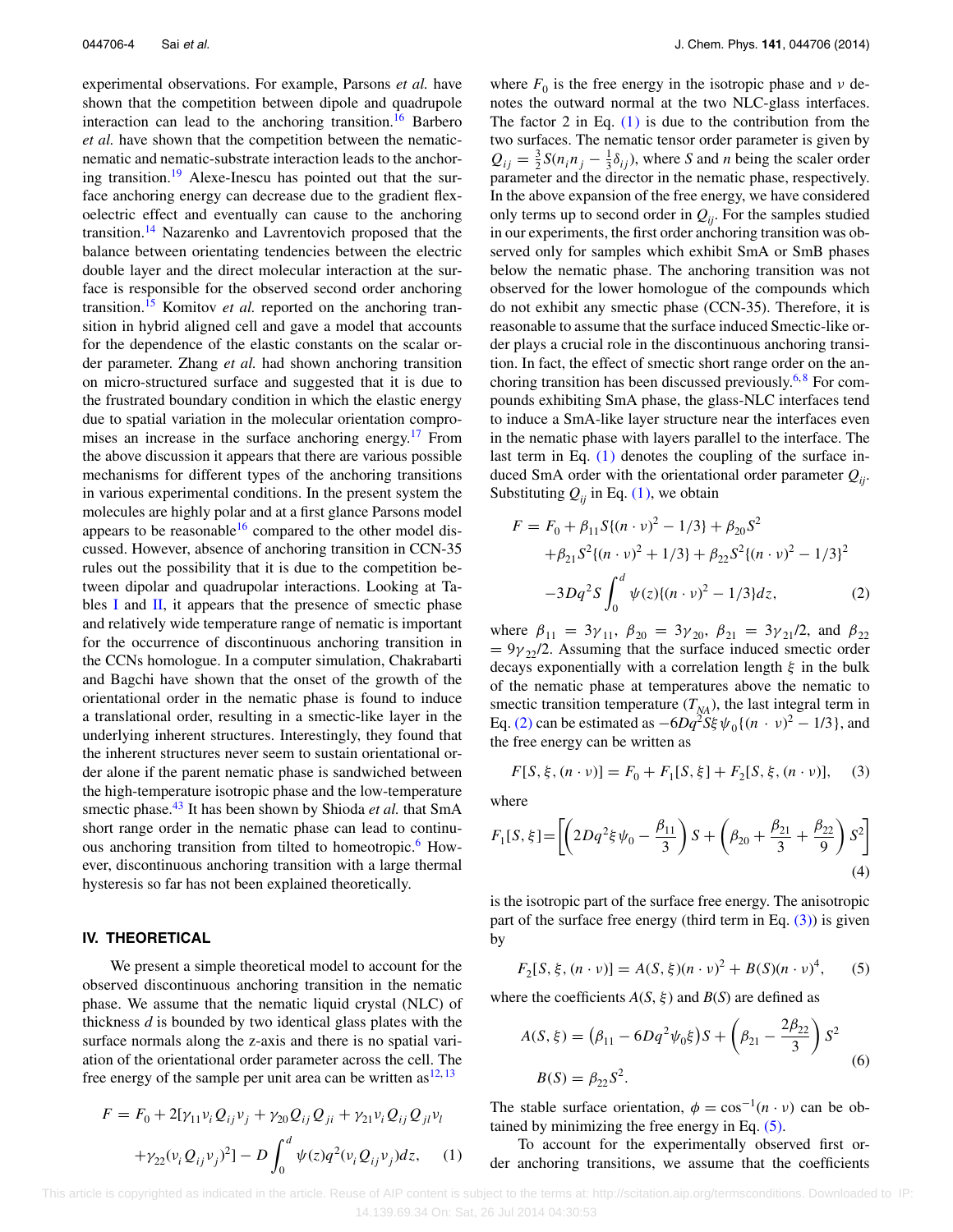$\beta_{11}$ ,  $\beta_{21} > 0$  but the coefficient  $\beta_{22} < 0$ . Then the stability conditions for the surface tilt angle  $\phi$  are given by  $\phi = \pi/2$ if  $A(S, \xi) > 0$  and  $\phi = 0$  if  $A(S, \xi) + 2B(S) < 0$ . In the mean field approximation, the smectic correlation length *ξ* depends on temperature as  $\xi = \xi_0[(T - T_{NA})/T_{NA}]^{-1/2}$  for  $T > T_{NA}$ . As the anchoring transition in our samples occur at temperature far below the isotropic to nematic transition temperature  $T_{NI}$ , we assume that the orientational order parameter *S* saturates to a constant value and is independent of temperature during the anchoring transition. This is reasonable because those four compounds which showed anchoring transition have relatively large nematic temperature range (Table [I\)](#page-2-1). Then minimization of Eq.  $(5)$  and the stability conditions predict a first order anchoring transition from  $\phi = \pi/2$  at temperature  $T > T_{ah}$  to  $\phi = 0$  at temperature  $T < T_{ac}$  with thermal hysteresis between  $T_{ah}$  and  $T_{ac}$  as observed experimentally, where

<span id="page-5-22"></span>
$$
T_{ah} = T_{NA} + T_{NA} \frac{36D^2 q^4 \psi_0^2 \xi_0^2}{[\beta_{11} + (\beta_{21} - 4|\beta_{22}|/3)S]^2},
$$
  
\n
$$
T_{ac} = T_{NA} + T_{NA} \frac{36D^2 q^4 \psi_0^2 \xi_0^2}{[\beta_{11} + (\beta_{21} + 2|\beta_{22}|/3)S]^2}.
$$
\n(7)

We now estimate  $T_{ah}$ ,  $T_{ac}$ , and  $\Delta T_h$  from Eq. [\(7\).](#page-5-22) Considering the case of the compound CCN-47, the layer spacing in the smectic phase is  $\sim$ 20 × 10<sup>-8</sup>cm giving *q* ~ 3 × 10<sup>7</sup>cm<sup>-1</sup>. We assume that the bare smectic correlation length  $\xi_0 \sim 5$  $\times$  10<sup>-8</sup>cm and *D* ~ 3.9 × 10<sup>-8</sup> erg/cm.<sup>[6](#page-5-10)</sup> The anchoring coefficients  $\beta_{11}$  and  $\beta_{21}$  are expected to be of similar magnitudes. We assume  $\beta_{11} \sim 2 \text{ erg/cm}^2$  and  $\beta_{21} = 0.9 \beta_{11}$ . The magnitude of the higher order anchoring coefficient  $\beta_{22}$  is expected to be relatively smaller than  $\beta_{11}$  and we assume that  $|\beta_{22}|$  $\sim 0.15\beta_{11}$ . At temperatures corresponding to anchoring transition in our samples, we assume that the nematic order parameter  $S \sim 0.6$  and the surface induced smectic order parameter  $\psi_0^2 \sim 0.005$ . Using the above parameters,  $T_{ah}$ ,  $T_{ac}$ , and  $\Delta T_h$  are estimated to be 323 °K, 318 °K, and 5 °K, respectively, which agree very well with our experimental observations. As reported earlier by Rosenblatt *et al.*, the surface induced smectic order in the nematic phase can drive an anchoring transition from the planar to homeotropic orientation which is continuous in nature.<sup>6</sup> Here, we demonstrated both experimentally and theoretically that such transition can be of first order with the discontinuous jump in the surface orientation from planar to homeotropic orientation with a thermal hysteresis.

#### **V. CONCLUSIONS**

In conclusion, we studied the anchoring transition of a homologous series of a liquid crystal (CCNs) on perfluoropolymer treated cells. CCN-38, CCN-46, CCN-47, and CCN-55 exhibits discontinuous anchoring transitions with increasing thermal hysteresis. We found that the compound CCN-35 which has no SmA or SmB phase does not show any anchoring transition. CCN-73 has SmB phase but the nematic temperature range is short and does not also show any anchoring transition. Our experimental results show that the smectic short-range order and the wide temperature range of nematic is important for discontinuous anchoring transition. We developed a simple theory considering the experimental observations and showed the discontinuous anchoring transition with a finite thermal hysteresis.

#### **ACKNOWLEDGMENTS**

We gratefully acknowledge support from the DST PURSE and V.D. acknowledges UGC for a fellowship. We acknowledge Ashai Glass, Japan for CYTOP.

- <span id="page-5-0"></span>1P. G. de Gennes, *The Physics of Liquid Crystals*, 2nd ed. (Oxford University Press, Oxford, 1993).
- <span id="page-5-1"></span>2K. Takatoh, M. Hasegawa, M. Koden, N. Itoh, R. Hasegawa, and M. Sakamoto, *Alignment Technologies and Applications of Liquid Crystals* (Taylor and Francis, 2005).
- <sup>3</sup>T. Arun Kumar, K. V. Le, J. K. Kim, H. Takezoe, and S. Dhara, [Liq. Cryst.](http://dx.doi.org/10.1080/02678292.2011.585522) **38**, 917 (2011).
- 4Y. Galerne and P. Hubert, [Eur. Phys. J. B](http://dx.doi.org/10.1007/s100510050687) **8**, 245 (1999).
- 5A. Faetti, M. Gatti, V. Palleschi, and T. Sluckin, [Phys. Rev. Lett.](http://dx.doi.org/10.1103/PhysRevLett.55.1681) **55**, 1681 (1985).
- <span id="page-5-10"></span>6T. Shioda, B. Wen, and C. Rosenblatt, [Phys. Rev. E](http://dx.doi.org/10.1103/PhysRevE.67.041706) **67**, 041706 (2003).
- 7G. P. Sinha, B. Wen, and C. Rosenblatt, [Appl. Phys. Lett.](http://dx.doi.org/10.1063/1.1411983) **79**, 2543 (2001).
- <span id="page-5-2"></span>8H. V. Kanel, J. D. Litster, J. Melngailis, and H. I. Smith, [Phys. Rev. A](http://dx.doi.org/10.1103/PhysRevA.24.2713) **24**, 2713 (1981).
- <span id="page-5-3"></span>9H. Birecki, *Liquid Crystals and Ordered Fluids*, edited by A. C. Griffin and J. F. Johnson (Plenum, New York, 1984), Vol. 4, p. 853.
- 10Y. Aoki, T. Watabe, T. Hirose, and K. Ishikawa, [Chem. Lett.](http://dx.doi.org/10.1246/cl.2007.380) **36**, 380 (2007).
- <span id="page-5-4"></span>11J. S. Patel and H. Yokoyama, [Nature \(London\)](http://dx.doi.org/10.1038/362525a0) **362**, 525 (1993).
- 12A. Poniewierski and A. Samborski, [J. Chem. Phys.](http://dx.doi.org/10.1063/1.472603) **105**, 7632 (1996).
- <span id="page-5-21"></span>13T. J. Sluckin and A. Poniewierski, *Fluid Interfacial Phenomena*, edited by C. A. Croxton (Wiley, Chichester, 1986).
- <span id="page-5-5"></span>14A. L. Alexe-Inescu, G. Barbero, and A. G. Petrov, [Phys. Rev. E](http://dx.doi.org/10.1103/PhysRevE.48.R1631) **48**, R1631 (1993).
- <span id="page-5-19"></span><span id="page-5-17"></span>15V. G. Nazarenko and O. D. Lavrentovich, [Phys. Rev. E](http://dx.doi.org/10.1103/PhysRevE.49.R990) **49**, R990 (1994).
- <span id="page-5-20"></span>16J. D. Parsons, [Phys. Rev. Lett.](http://dx.doi.org/10.1103/PhysRevLett.41.877) **41**, 877 (1978).
- 17B. Zhang, F. K. Lee, O. K. C. Tsui, and P. Sheng, [Phys. Rev. Lett.](http://dx.doi.org/10.1103/PhysRevLett.91.215501) **91**, 215501 (2003).
- 18L. Komitov, P. Rudquist, A. Strigazzi, and M. Warenghem, [Mol. Cryst. Liq.](http://dx.doi.org/10.1080/10587259608037580) [Cryst.](http://dx.doi.org/10.1080/10587259608037580) **282**, 259 (1996).
- <span id="page-5-18"></span>19G. Barbero, Z. Gabbasova, and M. A. Osipov, [J. Phys. II](http://dx.doi.org/10.1051/jp2:1991199) **1**, 691 (1991).
- 20Y. Kurioz, D. Kurysh, V. Y. Reshetnyak, and Y. Reznikov, [Proc. SPIE](http://dx.doi.org/10.1117/12.545839) **5257**, 128 (2003).
- 21J. J. Bechhoefer, J. L. Duvail, L. Marson, B. Jerme, R. M. Hornreich, and P. Pieranski, [Phys. Rev. Lett.](http://dx.doi.org/10.1103/PhysRevLett.64.1911) **64**, 1991 (1990).
- <span id="page-5-7"></span><span id="page-5-6"></span>22K. R. Amundson and M. Srinivasarao, [Phys. Rev. E](http://dx.doi.org/10.1103/PhysRevE.58.R1211) **58**, R1211 (1998).
- 23H. Kimura, [J. Phys. Soc. Jpn.](http://dx.doi.org/10.1143/JPSJ.62.2725) **62**, 2725 (1993).
- <span id="page-5-8"></span>24E. Dubois-Violette and P. G. De Gennes, [J. Phys. Lett.](http://dx.doi.org/10.1051/jphyslet:019750036010025500) **36**, 255 (1975).
- 25E. Dubois-Violette and P. G. De Gennes, [J. Colloid Interf. Sci.](http://dx.doi.org/10.1016/0021-9797(76)90219-8) **57**, 403 (1976).
- <span id="page-5-11"></span><span id="page-5-9"></span>26K. Okano, [Jpn. J. Appl. Phys.](http://dx.doi.org/10.1143/JJAP.21.L109) **21**, L109 (1982).
- 27S. Dhara, J. K. Kim, S. M. Jeong, R. Kogo, F. Araoka, K. Ishikawa, and H. Takezoe, [Phys. Rev. E](http://dx.doi.org/10.1103/PhysRevE.79.060701) **79**, 060701R (2009).
- <span id="page-5-12"></span>28J. K. Kim, F. Araoka, S. M. Jeong, S. Dhara, K. Ishikawa, and H. Takezoe, [Appl. Phys. Lett](http://dx.doi.org/10.1063/1.3202781) **95**, 063505 (2009).
- $^{29}$ [J.](http://dx.doi.org/10.1063/1.3446826) K. Kim, K. V. Le, S. Dhara, F. Araoka, K. Ishikawa, and H. Takezoe, J. [Appl. Phys.](http://dx.doi.org/10.1063/1.3446826) **107**, 123108 (2010).
- <span id="page-5-13"></span>30T. Arun Kumar, K. V. Le, S. Aya, S. Kang, F. Araoka, K. Ishikawa, S. Dhara, and H. Takezoe, [Phase Trans.](http://dx.doi.org/10.1080/01411594.2012.692092) **85**, 888 (2012).
- <span id="page-5-14"></span> $31$  V. S. R. Jampani, M. Skarabot, H. Takezoe, I. Musevic, and S. Dhara, [Opt.](http://dx.doi.org/10.1364/OE.21.000724) [Exp.](http://dx.doi.org/10.1364/OE.21.000724) **21**, 724 (2013).
- <span id="page-5-15"></span>32M. V. Rasna, R. Manda, P. Paik, W. Haase, and Surajit Dhara, [Phys. Rev. E](http://dx.doi.org/10.1103/PhysRevE.89.052503) **89**, 052503 (2014).
- <span id="page-5-16"></span>33L. Walz, W. Haase, and R. Eidenschink, [Mol. Cryst. Liq. Cryst.](http://dx.doi.org/10.1080/00268948908045969) **168**, 169 (1989).
- 34R. Eidenschink, G. Haas, M. Romer, and B. S. Scheuble, [Angew. Chem.](http://dx.doi.org/10.1002/ange.19840960218) **96**, 151 (1984).